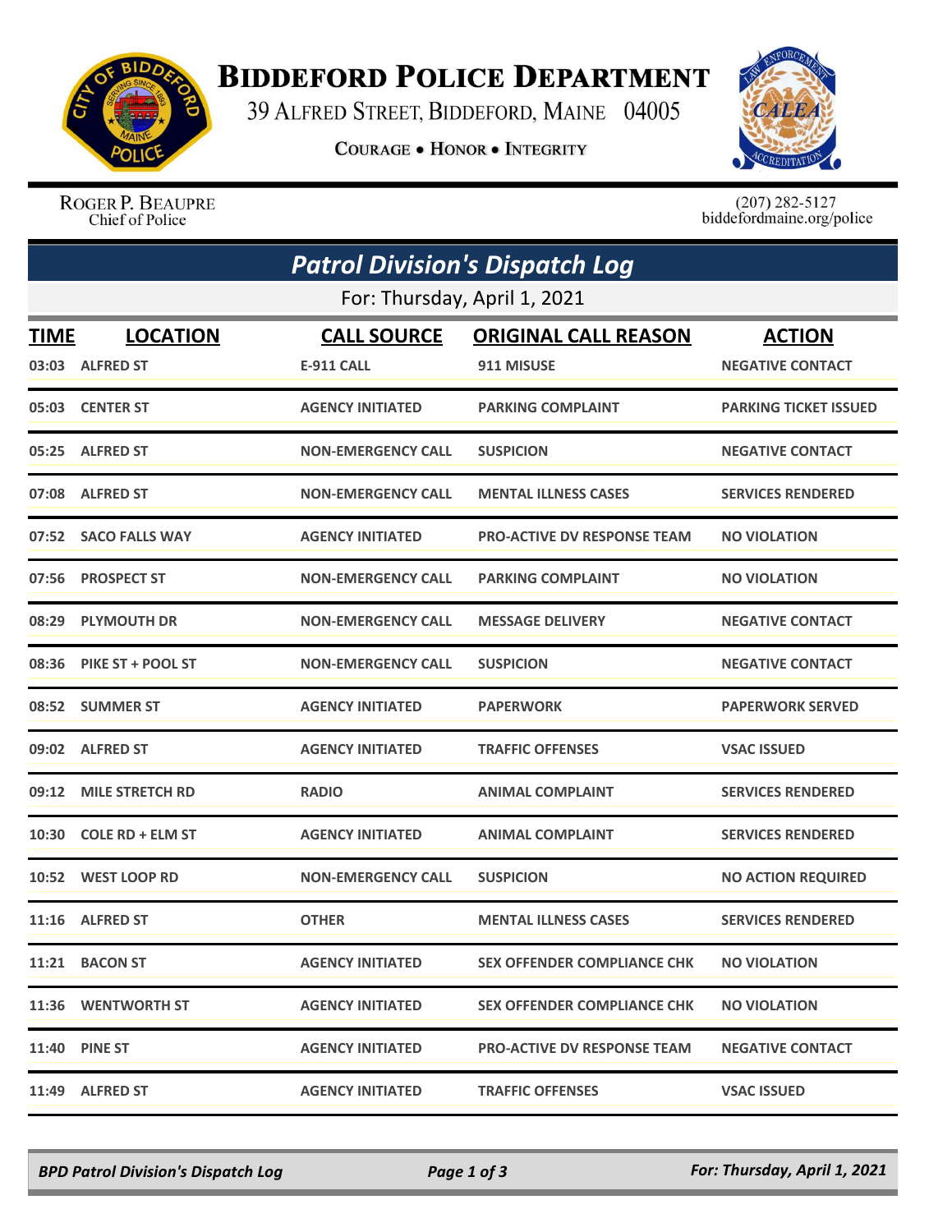## **TIME LOCATION CALL SOURCE ORIGINAL CALL REASON ACTION**

**12:00 ALFRED ST WALK-IN AT STATION WARRANT ARREST ARREST(S) MADE**

**OFFENDER: MICHAEL THOMAS FAHEY ............... AGE: 28 ............... RESIDENT OF: EAST WATERBORO, ME**

|  | <b>CHARGE: WARRANT ARREST</b> |  |
|--|-------------------------------|--|
|  |                               |  |

| 12:05 | <b>TIMBER POINT RD</b>        | <b>AGENCY INITIATED</b>   | <b>THEFT</b>                              | <b>REPORT TAKEN</b>      |
|-------|-------------------------------|---------------------------|-------------------------------------------|--------------------------|
|       | 12:07 ALFRED ST               | <b>AGENCY INITIATED</b>   | <b>TRAFFIC OFFENSES</b>                   | <b>WARNING ISSUED</b>    |
|       | 12:16 ALFRED ST               | <b>AGENCY INITIATED</b>   | <b>TRAFFIC OFFENSES</b>                   | <b>WARNING ISSUED</b>    |
|       | 12:21 ALEXANDER DR            | <b>AGENCY INITIATED</b>   | <b>PRO-ACTIVE DV RESPONSE TEAM</b>        | <b>NO VIOLATION</b>      |
|       | 12:31 SULLIVAN ST             | <b>E-911 CALL</b>         | ATTEMPTED/THREATENED SUICIDE REPORT TAKEN |                          |
|       | 12:51 PINE ST                 | <b>WALK-IN AT STATION</b> | <b>ESCORTS / RELAYS</b>                   | <b>SERVICES RENDERED</b> |
|       | 12:57 OAK ST                  | <b>E-911 CALL</b>         | <b>DOMESTIC COMPLAINTS</b>                | <b>REPORT TAKEN</b>      |
|       | 13:29 HIGH ST                 | <b>AGENCY INITIATED</b>   | <b>ANIMAL COMPLAINT</b>                   | <b>WARNING ISSUED</b>    |
|       | 13:30 LEDGEMERE DR            | <b>NON-EMERGENCY CALL</b> | <b>ANIMAL COMPLAINT</b>                   | <b>SERVICES RENDERED</b> |
|       | 13:31 GRANITE ST              | <b>AGENCY INITIATED</b>   | <b>TRAFFIC OFFENSES</b>                   | <b>WARNING ISSUED</b>    |
|       | 13:55 HILL ST                 | <b>AGENCY INITIATED</b>   | <b>TRAFFIC OFFENSES</b>                   | <b>WARNING ISSUED</b>    |
|       | 14:11 WEST ST                 | <b>NON-EMERGENCY CALL</b> | <b>FRAUD / SCAM</b>                       | <b>SERVICES RENDERED</b> |
|       | 14:16 ALFRED ST               | <b>AGENCY INITIATED</b>   | <b>TRAFFIC OFFENSES</b>                   | <b>WARNING ISSUED</b>    |
|       | 14:57 WASHINGTON ST           | <b>NON-EMERGENCY CALL</b> | <b>THEFT</b>                              | <b>REPORT TAKEN</b>      |
| 15:06 | <b>BRADBURY ST + CUTTS ST</b> | <b>E-911 CALL</b>         | <b>JUVENILE OFFENSES</b>                  | <b>SERVICES RENDERED</b> |
|       | 15:39 GEORGE ST               | <b>NON-EMERGENCY CALL</b> | <b>SUSPICION</b>                          | <b>SERVICES RENDERED</b> |
|       | 15:45 HILL ST                 | <b>NON-EMERGENCY CALL</b> | <b>THEFT</b>                              | <b>REPORT TAKEN</b>      |
|       | 15:50 MARINER WAY             | <b>AGENCY INITIATED</b>   | <b>ASSIST CITIZEN</b>                     | <b>SERVICES RENDERED</b> |
|       | 15:50 ELM ST                  | <b>NON-EMERGENCY CALL</b> | <b>THEFT</b>                              | <b>REPORT TAKEN</b>      |
|       | 15:54 ADAMS ST                | <b>NON-EMERGENCY CALL</b> | <b>PARKING COMPLAINT</b>                  | <b>NO VIOLATION</b>      |
|       | 17:37 MAIN ST + HARVEY ST     | E-911 CALL                | <b>CHECK WELFARE</b>                      | <b>REPORT TAKEN</b>      |
|       | 17:41 ALFRED ST               | <b>NON-EMERGENCY CALL</b> | <b>FRAUD / SCAM</b>                       | <b>REPORT TAKEN</b>      |
|       | 18:16 ORCHARD ST              | <b>NON-EMERGENCY CALL</b> | <b>ILLEGAL BURN</b>                       | <b>EXTINGUISHED</b>      |

*BPD Patrol Division's Dispatch Log Page 2 of 3 For: Thursday, April 1, 2021*